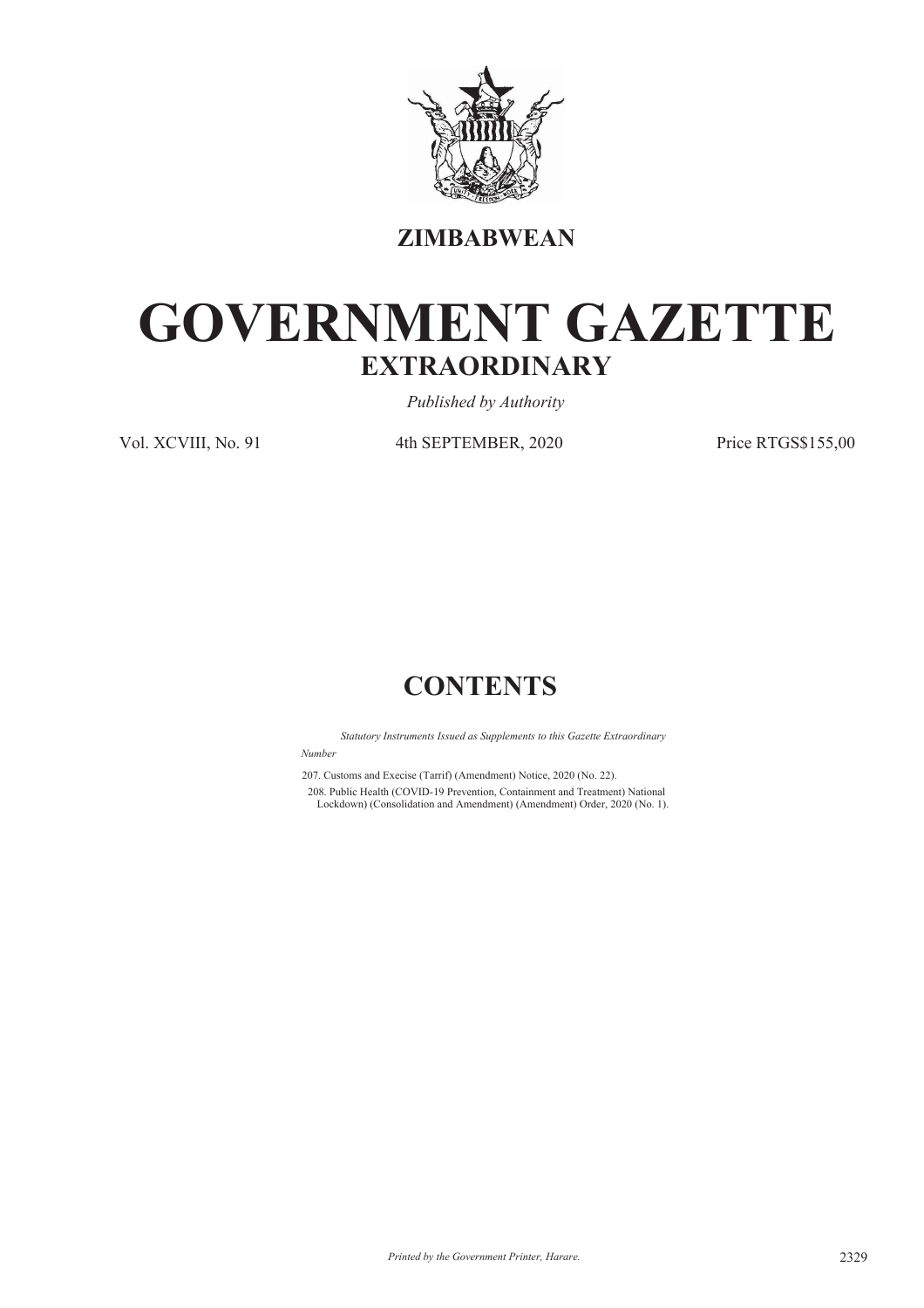Statutory Instrument 207 of 2020.

Customs and Excise (Tariff) (Amendment) Notice, 2020 (No. 22)

IT is hereby notified that the Minister of Finance and Economic Development has, in terms of section 225 of the Customs and Excise Act *[Chapter 23:02},* made the following notice: —

1. (1) This notice may be cited as the Customs and Excise (Tariff) (Amendment) Notice, 2020 (No. 22).

(2) This notice shall be effective from the 5th September, 2020.

2. Part II of the Second Schedule of the Customs and Excise (Tariff) Notice, 2017, published in Statutory Instrument 53 of 2017, is amended by the repeal of the following—

"Excise duty on fuel shall be reviewed and calculated on a monthly basis using the following formula:

$$
B\;x\;(E_{\!\scriptscriptstyle W4}\!E_{\!\scriptscriptstyle W})_{\!\scriptscriptstyle\gamma}
$$

Where:

B represents the rate of excise duty for petrol or diesel chargeable on the last day of every month;

E represents the foreign exchange rate quoted during the lirst week of the month preceding the current month; and

 $E_{\mu}$  represents the foreign exchange rate quoted during the last week of the month preceding the current month."

and the substitution of the following—

| "Heading<br>No. | Commodity<br>Code | <b>Description of Goods</b> | <b>Quantity Data</b>         | Rate of<br>Duty |
|-----------------|-------------------|-----------------------------|------------------------------|-----------------|
| 27.10           | 2710.12.12        | ------Leaded petrol         | Kg<br>1.<br>2. $M^3$<br>3. L | <b>US\$0.30</b> |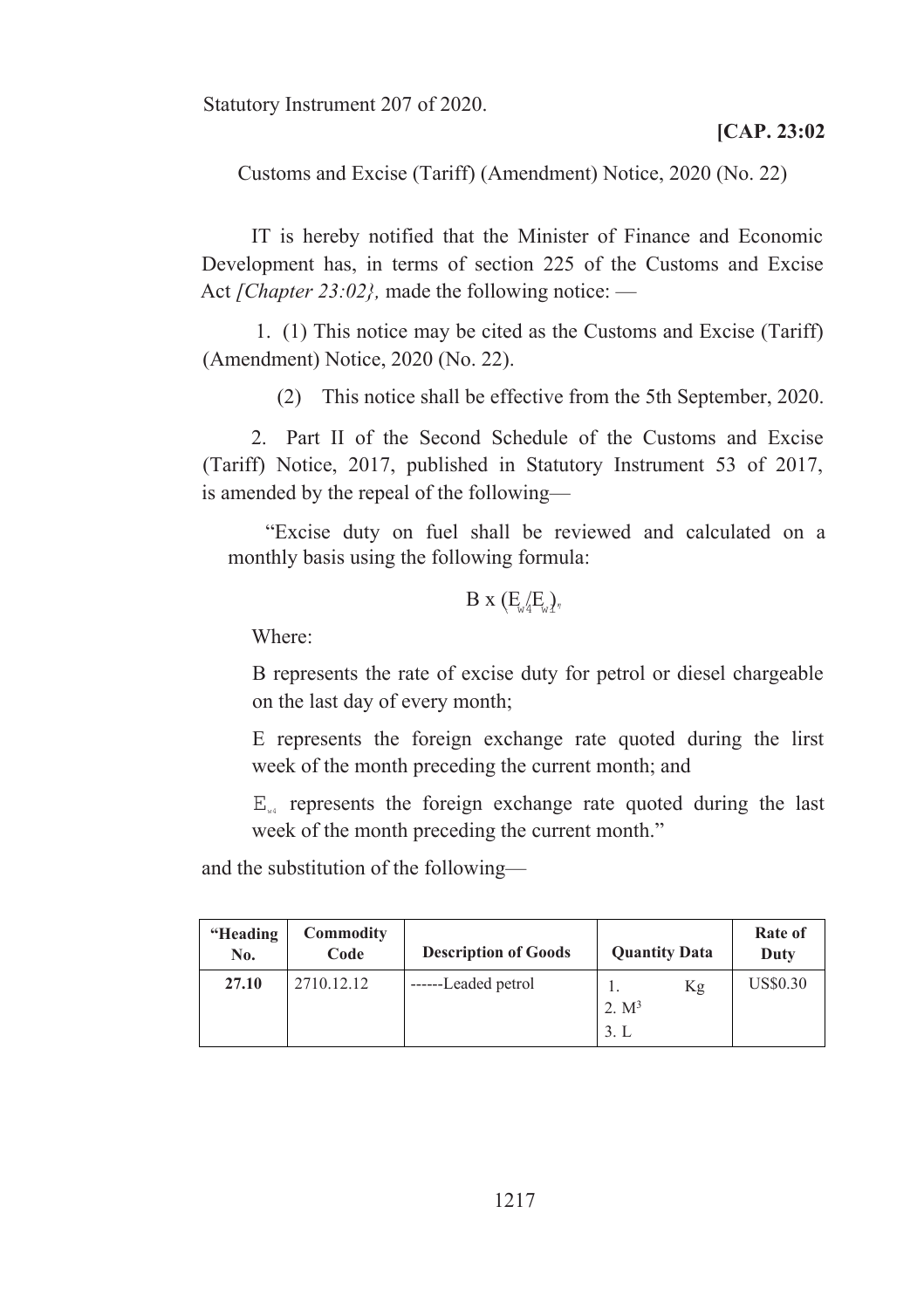| Heading<br>No. | Commodity<br>Code | <b>Description of Goods</b>                                                                                                                                                                                                                          | <b>Quantity Data</b>                              | Rate of<br>Duty |
|----------------|-------------------|------------------------------------------------------------------------------------------------------------------------------------------------------------------------------------------------------------------------------------------------------|---------------------------------------------------|-----------------|
|                | 2710.12.13        | -Unleaded petrol                                                                                                                                                                                                                                     | $\mathbf{1}$ .<br>Kg<br>2. M <sup>3</sup><br>3. L | <b>US\$0.30</b> |
|                | 2710.19.13        | -Power<br>kerosene,<br>having<br>density<br>a<br>at<br>$20^{\circ}$ C<br>(expressed)<br>in<br>kilogrammes per litre<br>no lower than 0.796<br>and a flash point (closed<br>test at sea level) of not<br>lower than 21 °C and not<br>higher than 44°C | $\mathbf{1}$ .<br>Kg<br>2. M <sup>3</sup><br>3. L | <b>US\$0.25</b> |
|                | 2710.19.14        | Other power kerosene                                                                                                                                                                                                                                 | $\mathbf{1}$ .<br>Kg<br>2. M <sup>3</sup><br>3. L | <b>US\$0.25</b> |
|                | 2710.19.15        | Illuminating<br>Other<br>heating kerosene,<br><sub>or</sub><br>other than that of tariff<br>2710.19.19                                                                                                                                               | $\mathbf{1}$ .<br>Κg<br>2. M <sup>3</sup><br>3. L | <b>US\$0.25</b> |
|                | 2710.19.29        | -Diesel                                                                                                                                                                                                                                              | 1.<br>Kg<br>2. M <sup>3</sup><br>3. L             | <b>US\$0.25</b> |

Customs and Excise (Tariff) (Amendment) Notice, 2020 (No. 22)

\*The excise duty rates shall be calculated using the prevailing weekly foreign exchange auction rate for purposes of conversion to local currency.".

*Supplement to the Zimbabwean Government Gazette Extraordinary dated the 4th September, 2020. Printed by the Government Printer, Harare.*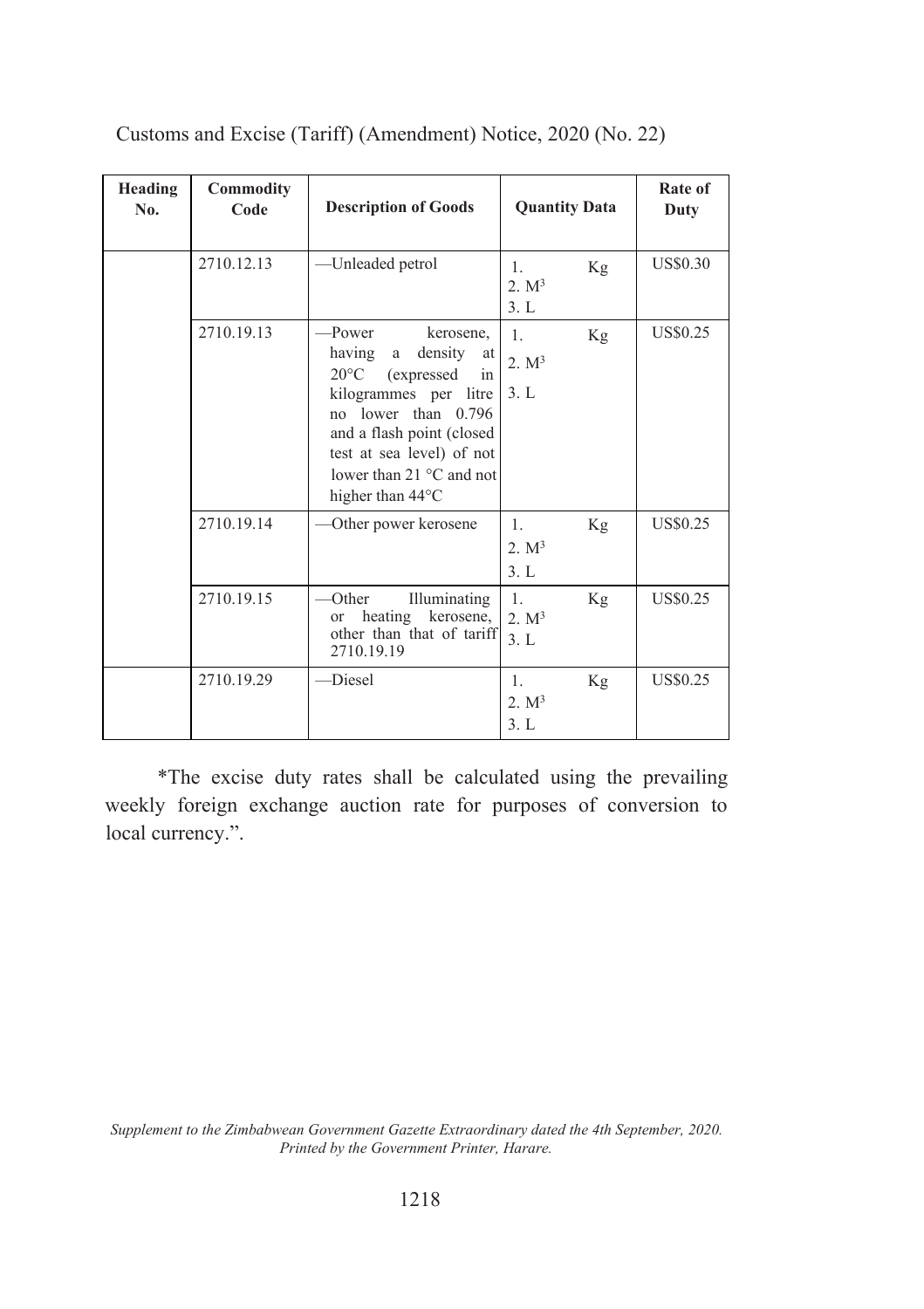Statutory Instrument 208 of 2020.

#### **[CAP. 15:17**

#### Public Health (COVID-19 Prevention, Containment and Treatment) (National Lockdown) (Consolidation and Amendment) (Amendment) Order, 2020 (No. 1)

IT is hereby notified that the Minister of Health and Child Care has, in terms of section 8(1) of the Public Health (COVID-19 Prevention, Containment and Treatment) Regulations, 2020 (published in Statutory Instrument 77 of 2020) made the following order: —

1. This order may be cited as the Public Health (COVID-19 Prevention, Containment and Treatment) (National Lockdown) (Consolidation and Amendment) (Amendment) Order, 2020 (No. 1).

2. The Public Health (COVID-19 Prevention, Containment and Treatment) (National Lockdown) (Consolidation and Amendment) Order, 2020, published in Statutory Instrument 200 of2020 (hereinafter called "the principal order"), is amended by the repeal of section 1 and the substitution of—

#### *"Title*

1. This order may be cited as the Public Health (COVID-19 Prevention, Containment and Treatment) (National Lockdown) (No. 2) Order, 2020.".

3. Section 23 of the principal order is repealed and substituted by the following section—

*"Special provisions for restaurants, hotels and the tourism sector*

23. (1) In this section—

- "commercial waterborne vessel" has the meaning given to it in Part IVF of the 26th Schedule to the Income Tax Act *[Chapter 23:06];*
	- "hunting safari" includes a photographic or viewing safari conducted by a hunting safari operator, whether or not in conjunction with a hunting safari;

"hunting safari operator" means a person who, for reward, conducts any other person on a hunting safari;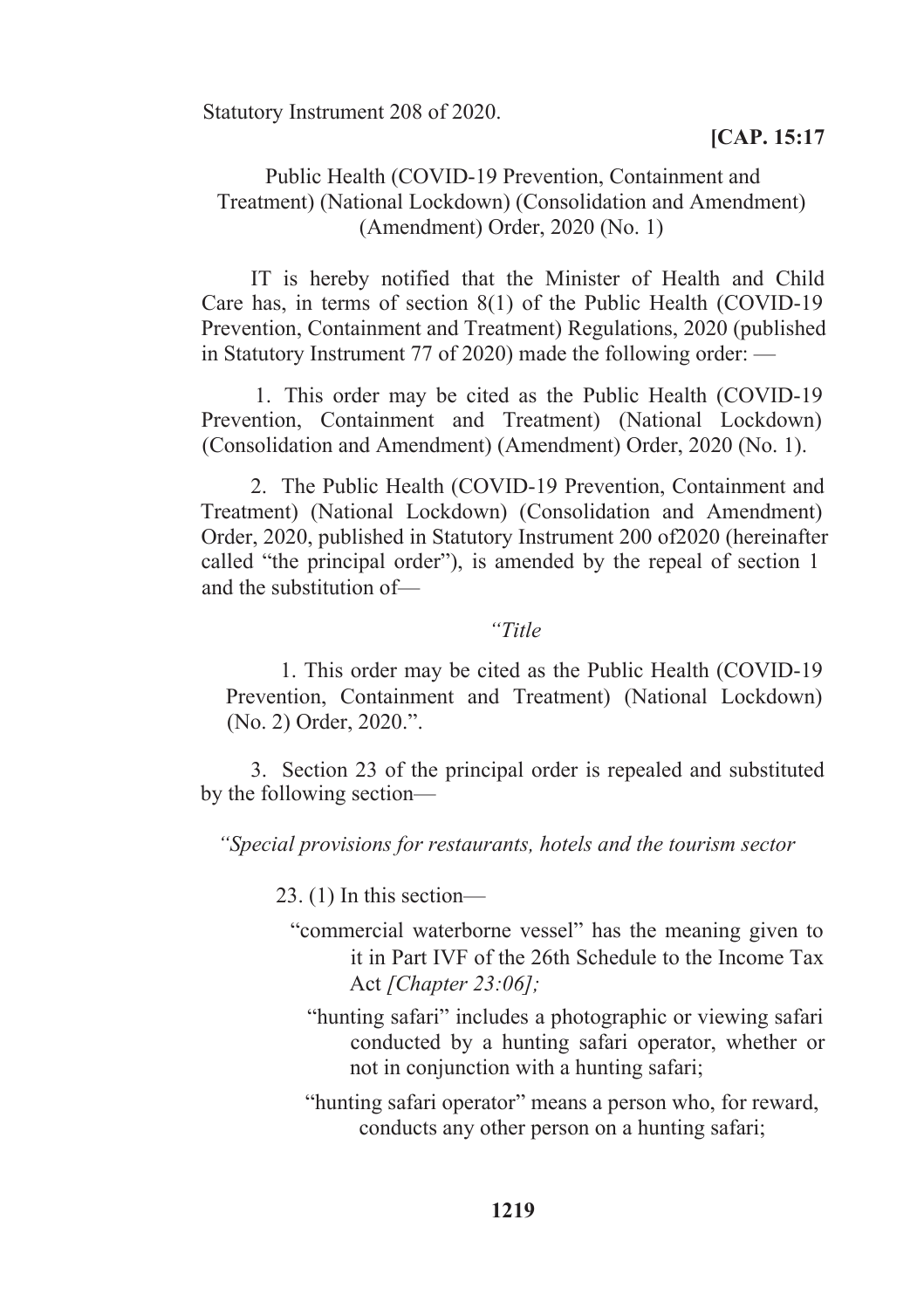### Public Health (COVID-19 Prevention, Containment and Treatment) (National Lockdown) (Consolidation and Amendment) (Amendment) Order, 2020 (No. 1)

"foreign client", in relation to a hunting safari operator, means a person not ordinarily resident in Zimbabwe who contracts directly or indirectly with the operator to go on a hunting safari conducted by the operator;

"parks and wild life land" means land which—

- (a) is Parks and Wild Life Estate in terms of the Parks and Wild Life Act *[Chapter 20:14]* (s. 2(1) Regional, Town and Country Planning Act); and
- (b) is open to visitors and tourists under conditions prescribed by or under that Act;
- "Parks and Wild Life Management Authority" means the Parks and Wild Life Management Authority established under the Parks and Wild Life Act *[Chapter 20:14];*
- "professional hunter" means a person licensed as such in terms of the Parks and Wild Life (General) Regulations,1990, published in Statutory Instrument 362 of 1990;
- "restaurant" means any place where food or drink is served to members of the public for payment, and, for the purposes of this section, includes a restaurant attached to a hotel serving the residents thereof.
- (2) Subject to this section—
- (a) restaurants may serve customers for sit-in meals during licensed hours, but no alcoholic beverages may be served to such customers; and
- (b) national parks and other amenities and facilities operated by or on behalf of the Parks and Wild Life Management Authority may be opened and operated for the benefit of tourists and visitors, but not for foreign tourists, visitors or clients (except those already in the country at the date of promulgation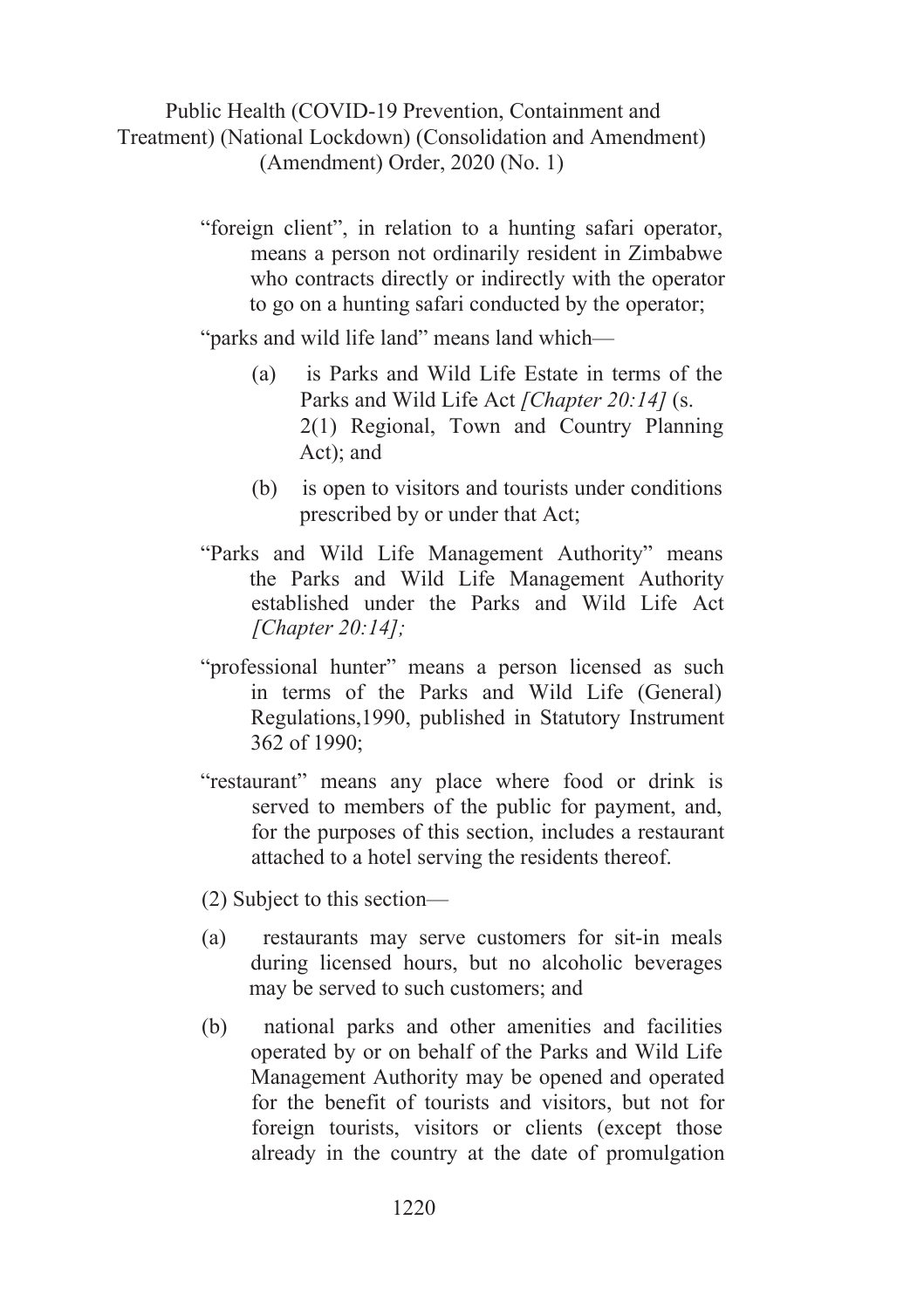of the Public Health (COVID-19 Prevention, Containment and Treatment) (National Lockdown) (Amendment) Order, 2020 (No. 13) (the 3rd July, 2020), and who are not in quarantine or isolation in terms of the principal Regulations or this order); and

- (c) hunting safari operators may provide services for professional hunters and other customers of their services and facilities who are not foreign clients or foreign tourists (except those already in the country at the date of promulgation of the Public Health (COVID-19 Prevention, Containment and Treatment) (National Lockdown) (Amendment) Order, 2020 (No. 13), (the 3rd July, 2020), and who are not in quarantine or isolation in terms of the principal Regulations or this order);
- (d) operators of commercial waterborne vessels may provide services to visitors, tourists, excursionists or passengers generally;
- (e) the Parks and Wild Life Management Authority may resume operating parks and wild life land for the benefit of visitors and tourists.

(3) In addition to the restrictions imposed on restaurants by this order and to the extent that restaurants are by this order permitted to operate, every owner or operator of a restaurant must see to it that—

- (a) only such chairs and tables are set out as will enable the restaurant to operate at not more than half its full capacity, and that customers at sit-in meals must observe the social distancing rule in relation to each other and cover their mouths and noses with a face mask when not consuming food or drink;
- (b) disinfect all counters and any tables and chairs in use in the restaurant or hotel, before and after the opening of the premises for business;
- (c) every member of the staff of the restaurant—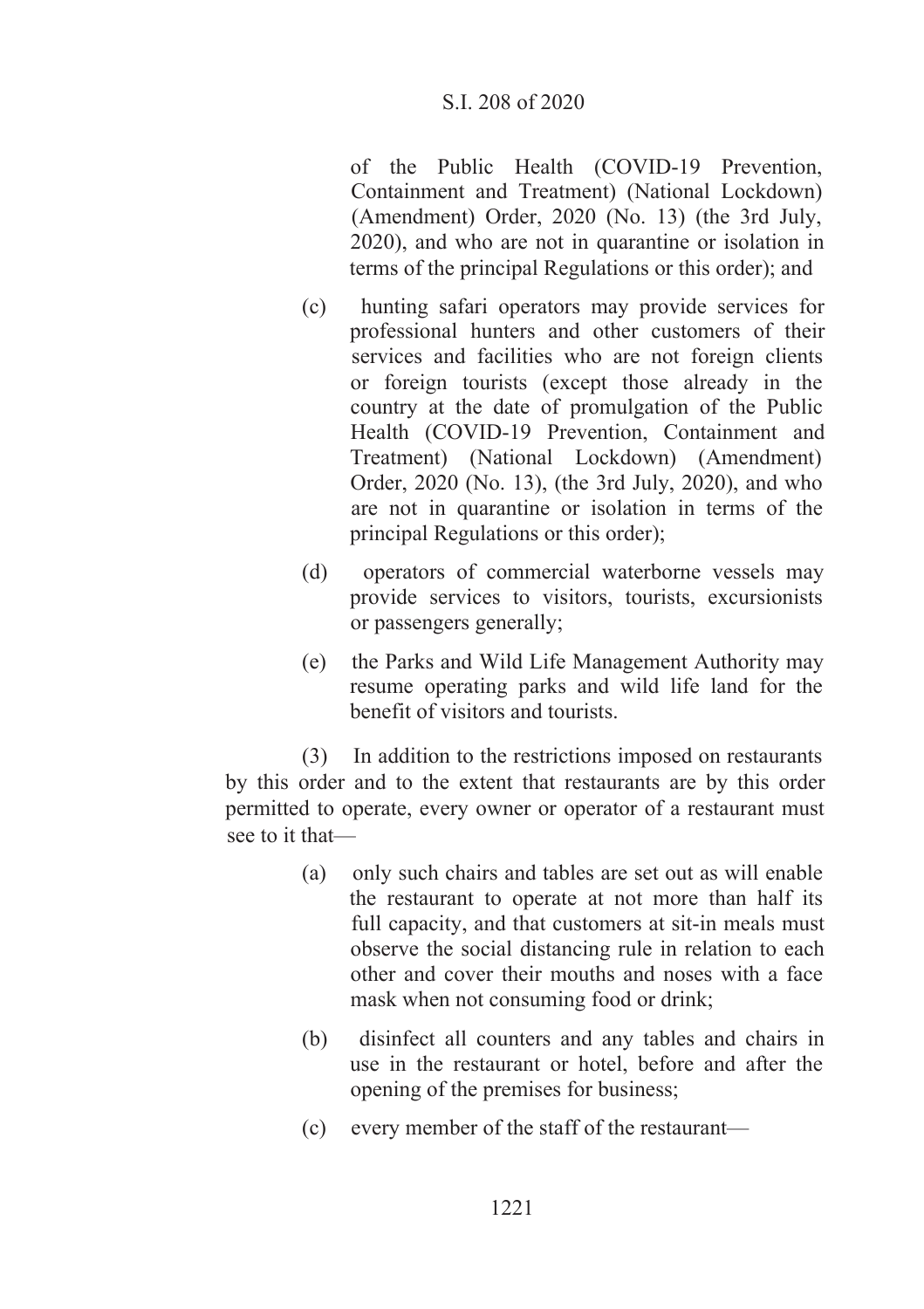Public Health (COVID-19 Prevention, Containment and Treatment) (National Lockdown) (Consolidation and Amendment) (Amendment) Order, 2020 (No. 1)

- (i) has a COVID-19-free certificate issued within the previous fourteen working days, and be tested for the presence of the COVID-19 disease on or before the expiry of such certificate; and
- (ii) wears a face mask and gloves while at work at the restaurant; and
- (iii) on removal for any reason of his or her gloves, and in any event at intervals not exceeding three hours at a time, washes and sanitises his or her hands;

(4) Subsection (3) shall apply to facilities of a like nature to restaurants operated by the Parks and Wild Life Management Authority and operators of commercial waterborne vessels,

(5) Every hotel shall dedicate a room in the premises of the hotel for isolating any patron or resident of the hotel is found to exhibit symptoms of the COVID-19 disease, until such time as an enforcement officer may remove the patron or resident to a hospital or place of isolation or quarantine for testing and, if necessary temporary detention.

(6) In addition to the restrictions imposed by this order, the Parks and Wild Life Management Authority and every hunting safari operator and operator of a commercial waterborne vessel must see to it that—

- (a) where appropriate in any gathering of more than two persons each person wears a face mask and observes the social distancing rule;
- (b) disinfect all premises, vehicles, vessels, tables and chairs in use in connection with the facility operated by the Parks and Wild Life Management Authority, operator of a commercial waterborne vessel and hunting safari operator concerned, before and after the opening of the facility for business;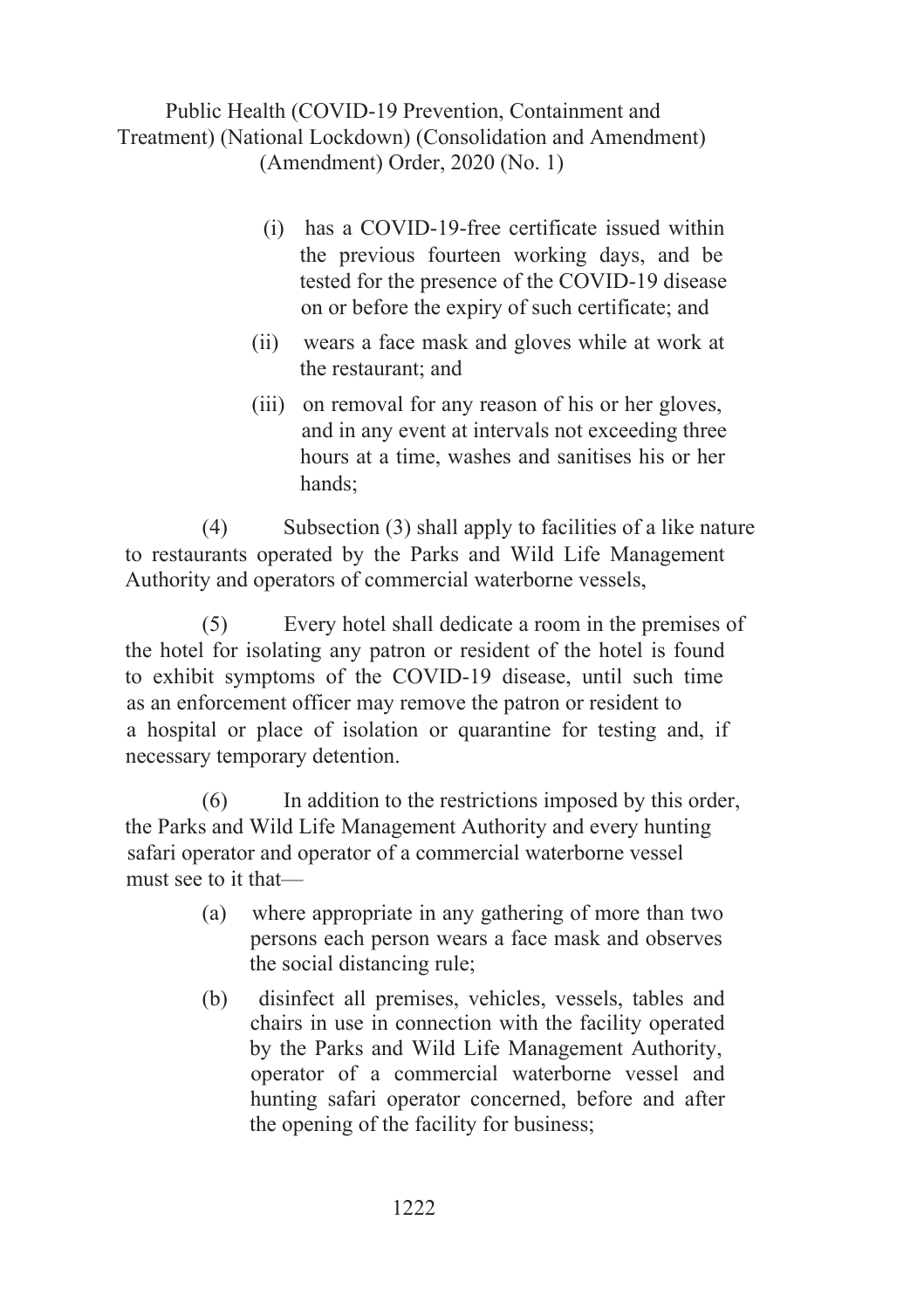- (c) every member of the staff of the Parks and Wild Life Management Authority, operator of a commercial waterborne vessel and hunting safari operator concerned—
	- (i) has a COVID-19-free certificate issued within the previous fourteen working days, and be tested for the presence of the COVID-19 disease on or before the expiry of such certificate; and
	- (ii) wears a face mask and gloves while at work; and
	- (iii) on removal for any reason of his or her gloves, and in any event at intervals not exceeding three hours at a time, washes and sanitises his or her hands;

(7) Any order of an enforcement officer issued for the purposes of this section to the owner or operator of a restaurant or hotel, or to a responsible person at a facility operated by the Parks and Wild Life Management Authority or a hunting safari operator, or to a patron or resident of a hotel for the purposes of subsection (4), shall have the same force and be subject to the same penalties for non-compliance therewith as are specified in section 6 of the principal regulations.".